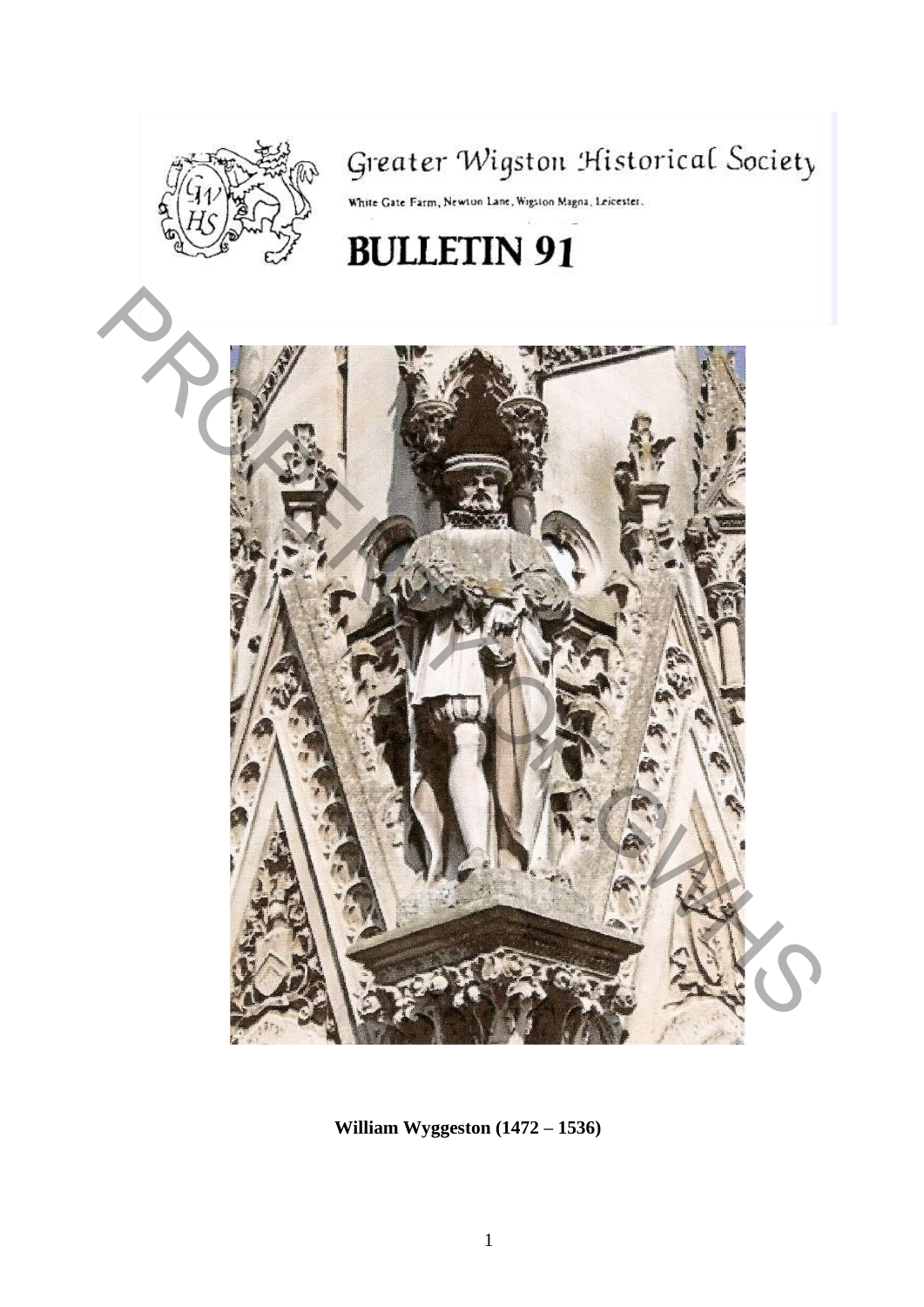## **PROGRAMME OF MEETINGS – NOVEMBER 2011 TO AUGUST 2012**

# **Wednesday 16th November 2011**

Goings on below Stairs – Wendy Freer 7.30p.m. The Dining Room, Age Concern, Paddock Street.

## **Wednesday 21st December 2011**

Christmas Social with quiz & street views (Long Street) – Mike Forryan 7.30p.m. The Dining Room, Age Concern, Paddock Street. (There will be a £2 00 charge payable on the evening, to cover the cost of refreshments).

**Wednesday 18th January 2012**  The Battle of Bosworth, discovering the new site – Richard McKinder 7.30p.m. The Dining Room, Age Concern, Paddock Street.

# **Wednesday 15th February 2012**

AGM followed by Wigston Film *Vanishing Village* with discussion – Mike Forryan 7.30p.m. The Dining Room, Age Concern, Paddock Street.

# **Wednesday March 21st 2012**

The Life of Orson Wright – Peter Cousins 7.30p.m. The Dining Room, Age Concern, Paddock Street.

# **Wednesday 18th April 2012**

Recording Oral History – Colin Hyde 7.30p.m. The Dining Room, Age Concern, Paddock Street.

## **Wednesday 16th May 2012**

Guided walk Kirby Muxloe village & Castle followed by supper at Castle Hotel (to be confirmed) Meet 6.45p.m. Paddock Street Car Park to share transport 7.30pm. The Dining Room, Age Concern, Paddock Street.<br>
The proper Will be a £2.00 charge payable on the evening, to cover the cost of refreshments).<br> **Wednesday 18<sup>th</sup> January 2012**<br>
The Battle of Bosworth, discovering th

# **Wednesday 20th June 2012**

Visit to Leics. County Council Collections Resource Centre, Barrow-upon-Soar Meet 6.45p.m. Paddock Street Car Park to share transport

# **Wednesday 15th August 2012**

Jet Propulsion in Leicestershire – Max Daetwyler 7.30p.m. The Dining Room, Age Concern, Paddock Street.

**Extra to Programme** – Please see Page 5 for details of Coach Trip,  $11<sup>th</sup>$  July 2012

\* \* \* \* \* \* \* \* \* \* \* \* \* \* \* \* \* \* \* \* \* \* \* \* \* \* \* \* \* \* \* \* \* \* \* \* \* \* \* \* \* \* \* \* \* \*

The Bulletin is published three times a year on  $1<sup>st</sup>$  March, July and November. Articles etc., (which are always welcome) should be submitted to the Editor, Tricia Berry, three clear weeks before publication date please.

The Society"s website is: **[www.wigstonhistoricalsociety.co.uk](http://www.wigstonhistoricalsociety.co.uk/)** Chairman Mike Forryan"s e-mail is: **[chairman@wigstonhistoricalsociety.co.uk](mailto:chairman@wigstonhistoricalsociety.co.uk)**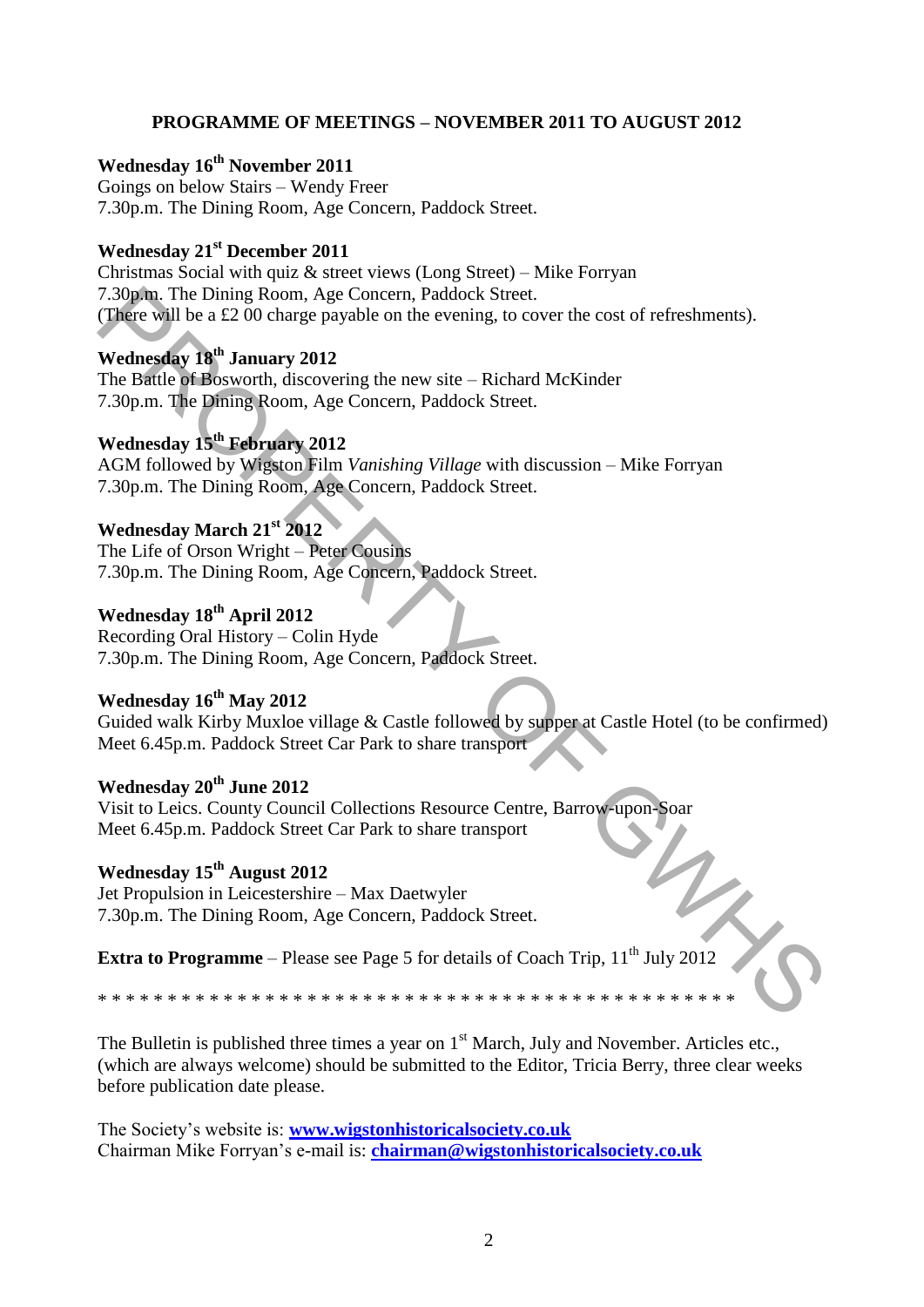## **FRONT COVER**

We have finally come to the end of the collection of drawings which the late Jim Colver so kindly supplied for the Bulletin covers. It is sad, they will be missed, as indeed is Jim. Featured this time is a photograph of the statue of William Wyggeston, one of the four notable people commemorated on the Clock Tower in Leicester. This ties in with the article within, about this generous benefactor, as preparations are made to celebrate the  $500<sup>th</sup>$ anniversary of his charitable foundation in 2013.

# \* \* \* \* \* \* \* \* \* \* \* \* \* \* \* \* \* \* \* \* \* \* \* \* \* \* \* \* \* \* \* \* \* \* \* \* \* \* \* \* \* \* \* \* \* \* \* \* \* \* \*

# **JULY MEETING**

On 20<sup>th</sup> July the society organised an extra event, a walk led by Councillor Bill Boulter. We met at Bushloe House on what turned out to be a council meeting evening. Bill had decided to take advantage of the fact the property was open (except for the Council Chamber) to take us inside which was a particular treat.

He explained the house was designed in 1850 by Leicester architect Stephen Fry for his own occupation. Stephen tragically died the same year and the house was retained by the family and let out to various tenants before being sold in 1866 to Hiram Abiff Owston, a Leicester solicitor. He extended the original house and employed the renowned interior designer Christopher Dresser to refurbish and redecorate the interior in the Arts and Crafts style. The council bought the property in 1942 following the death of Mr. Owston"s unmarried daughter Evelyn who had lived there her entire life. At an auction of the contents at this time much of the furniture, also by Dresser, was acquired by the Victoria and Albert Museum, some other pieces were bought by locals. **A SURFACE ALT ANTIFICATE CONDUCT THE CONDUCTE THE CONDUCT THE STATE (SOFT) IN THE STATE (SOFT) IN THE STATE (SOFT) IN THE STATE (SOFT) IN THE STATE (SOFT) IN THE STATE (SOFT) IN THE STATE (SOFT) IN THE STATE (SOFT) IN TH** 

Inevitably changes have been made to accommodate its new use as offices, but much still remains, and Bill explained the house interior is regarded as the best example of the Arts and Crafts movement in the Midlands. There are black marble fireplaces, beautiful stained and painted glass windows and panels, floor tiles, hand painted wallpaper, carved newel posts and brass supports for curtain drapes etc. Also a huge complicated lock for the front door. Outside many specimen trees survive, including a line of pines, planted in 1891, by member Ian Richardson"s father, who was a gardener there at the time.

Following this there was only time for a short walk along Bushloe End noting on the way the Framework Knitters Museum with rubble plinth, small bricks and visible beam from another since demolished house, the British Legion, built in 1792 by the Davenport family, later sympathetically rebuilt but retaining the original façade. The old vicarage, seven bedrooms, for sale, and looking very sad at present following a fire. All Saints" Church, the only Grade I listed building in Wigston. The graves moved to the churchyard boundary in 1960/70s. Bill wants to get an old gravestone to the Salisbury family, lying flat at present, framed for protection. Into Newgate End on the left the Freckingham home, a gentleman"s residence, probably late  $18<sup>th</sup>$  century, the old farmhouse next door, built 1691, and the Manor House opposite, built 50 years later with added Georgian front, both built for members of the Pochin family. Yew Tree House on the corner of the unadopted Gas Lane, which was once a farmhouse.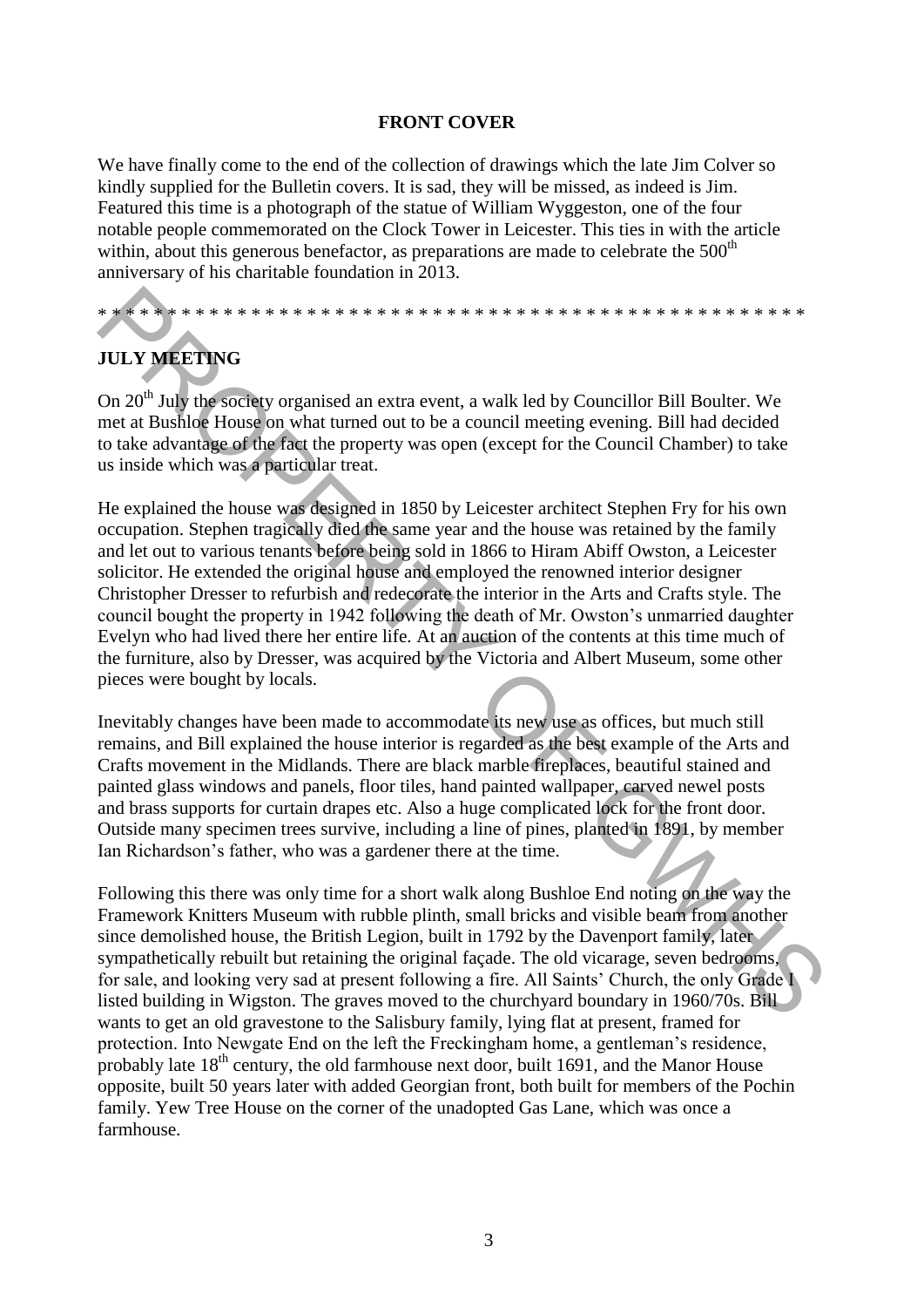The evening ended back at Bushloe House with many thanks to our guide who promised to supply copies of a leaflet on the house, which he duly did, thanks very much indeed Bill.

# **AUGUST MEETING**

This month we welcomed Neil Finn from the Archaeological Services Department at Leicester University, who spoke on the life of the well known local artist, John Flower. John was born in Leicester in 1793 to John and Mary Flower. His father was a woolcomber and Freeman of Leicester, but was not well off and following his early death, young John was apprenticed at the age of 13 to a framework knitter. However, his artistic talent was noticed by Dr. Alexander of Danett"s Hall who gave him much encouragement. In 1815, Mary Linwood the famous embroiderer, arranged for him to study in London under her friend"s husband, the painter Peter de Wint, who waived his usual fee.

He returned to Leicester and established himself as a landscape artist and drawing teacher. He also engraved portraits by other artists. In 1817 he advertised his Drawing School from his home in Marble Street. In 1826 he published, in parts, *Views of Ancient Buildings in the Town and County of Leicester.* In 1827 he had a home and studio in Southgate Street, but by 1843 had moved to New Walk. In 1851 he moved to what is now 100, Regent Road which he designed himself with the architect Henry Goddard. There is a Blue Plaque on this building in his memory.

Today it is Flower"s topographical pictures which are best known. He travelled to North Wales, Devon and on the Continent, but most of his output was of subjects much closer to home, in Leicester and the county. They are particularly valued as often the only surviving images of how an area looked in the pre-camera days of the first half of the 19<sup>th</sup> Century. He made a special point of recording ruins and buildings just prior to demolition, and would also sometimes choose simple subjects such as a signpost, a shed, haystack or well. There are examples of his work at the New Walk Museum, (and a portrait of him on the stairs), at the Record Office and also at the County Council Resource Centre at Barrow-upon-Soar. (We will be able to see the latter's examples during our visit to the centre in June 2012). Freentin of Leitester, but was not well of and following his early death, young John was not<br>eappenticed at the age of 13 to a framework knitter. However, his artistic talent was noticed<br>by Dr. Alexander of Dancit's Hall w

Flower married Frances Clark at St. Mary de Castro Church in 1813 and had a daughter Elizabeth in 1816. She was the third of his three children, but the only one to survive infancy. She inherited his talent and some of her work is also in the above collections. It was a very pleasant surprise to welcome a group of descendants, who had travelled some distance to hear this talk. After questions and discussion the Chairman, Mike Forryan, thanked Neil for a really interesting evening.

## **SEPTEMBER MEETING**

In September art teacher, band leader, local historian and author, Ned Newitt, came to talk to us on The Slums of Leicester. Slums were built between 1820 and 1870, to accommodate the influx of people moving from the countryside to work following the Industrial Revolution, and later population increase. In 1820 there was no planning, and there were no building regulations until 1859. So earlier homes were often put up in haste as cheaply as possible (with inadequate foundations and single brick walls), and often near the river, because the land was cheaper as it flooded. They were small, two or even one up and one down, and crammed into courts, often back to back without adequate light, making them cold and damp. There were no bathrooms, and no drainage, no proper water supply and the toilet (with pit or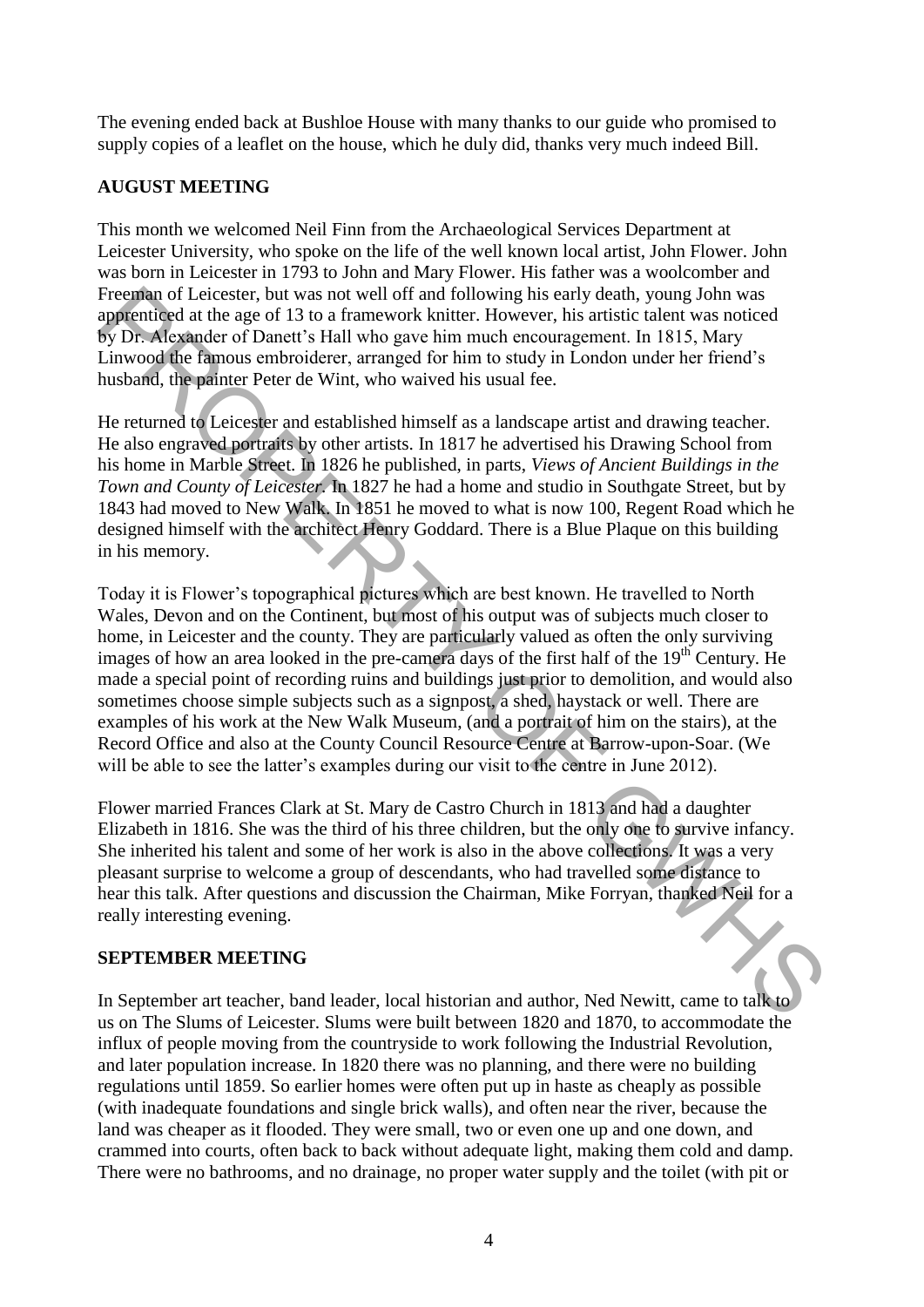cess pool) was across the road that would be shared by more than one household. Not surprisingly fever and diarrhoea type illnesses were rife especially among the young.

In 1849 a Public Health Act made it compulsory for all properties to have drains, and lodging houses and all noxious trades (such as butchery and leather tanning) had to register with the council. By 1850s all properties were connected to the main water supply. By 1870 one in four children still died before their first birthday. During this decade there was much flood prevention work, and the introduction of sweeps and scavengers to remove waste. In 1890s large amounts of sewage could be handled with the Gimson pump and flush toilets could be used. By 1902 all pail toilets had been replaced.

Council house building began in 1900 and by 1932 starting with the bus station area, people were moved out to North Braunstone. Inhabitants were of course delighted to have the new space and facilities but there was a downside in that communities were broken up. Building stopped during the war and slum clearance was not finally completed until the late 1960s. Cramant Cottages behind 52/54 King Street are the only surviving slum houses in Leicester, nicely restored they are currently occupied by a wine bar.

After some discussion the Chairman, Mike Forryan, thanked Ned for a most interesting talk, which left us all pretty shocked to be reminded how some people had to live.

# **OCTOBER MEETING**

Felicity Austin gave us a really enjoyable evening with her talk on Life on the Home Front during WWII. Dressed in 1940s style, she brought heaps of props and memorabilia along, and even got us singing songs such as Run Rabbit….which really helped get us into the spirit of things.

The main concern during this terrible time was to feed the country. Surprisingly at the start of the war Britain only produced one third of the food consumed, by the end this had increased to 75%. This was achieved by the Dig for Victory campaign launched by Lord Woolton, the Minister of Food. Everyone was encouraged to grow their own, Victoria Park was converted into allotments and Western Park became sheep pasture. People also kept chickens and a pig if they had room; if you had any excess you bartered it for something else. Eating more vegetables and less grain was encouraged, because of the risk to the Atlantic convoys. Virtually all food was rationed and the amounts allowed per person (one fresh egg every two weeks!) seemed very meagre. You had to queue for everything. WI ladies made jam in factories to utilise home grown fruit, there was no foreign fruit except a strict ration of bananas for children. The dreaded whale meat was available for those who could manage it. Marguerite Patten created recipes and gave cookery demonstrations. Haybox cooking was encouraged to save fuel. large amounts of sewage could be handled with the Gimson pump and flush toilets could be<br>used. By 902 all pail toilets had benndel with the Gimson pump and flush toilets could be<br>Council Pouse building began in 1900 and by

Make do and Mend was another big effort as clothes were rationed and patching and darning became a way of life. Fuel was scarce so walking and cycling was the usual way of getting around. No holidays, beaches were covered in barbed wire, and only authorised people were allowed within so many miles of the coast.

Many children and some mothers were evacuated from areas of heavy bombing, and those with spare rooms were required to take them in. Leicestershire being considered relatively safe took in more than any other county. Hosts noticed how badly nourished some of these children were, having eaten only fish and chip type meals and had never tasted puddings or fresh fruit.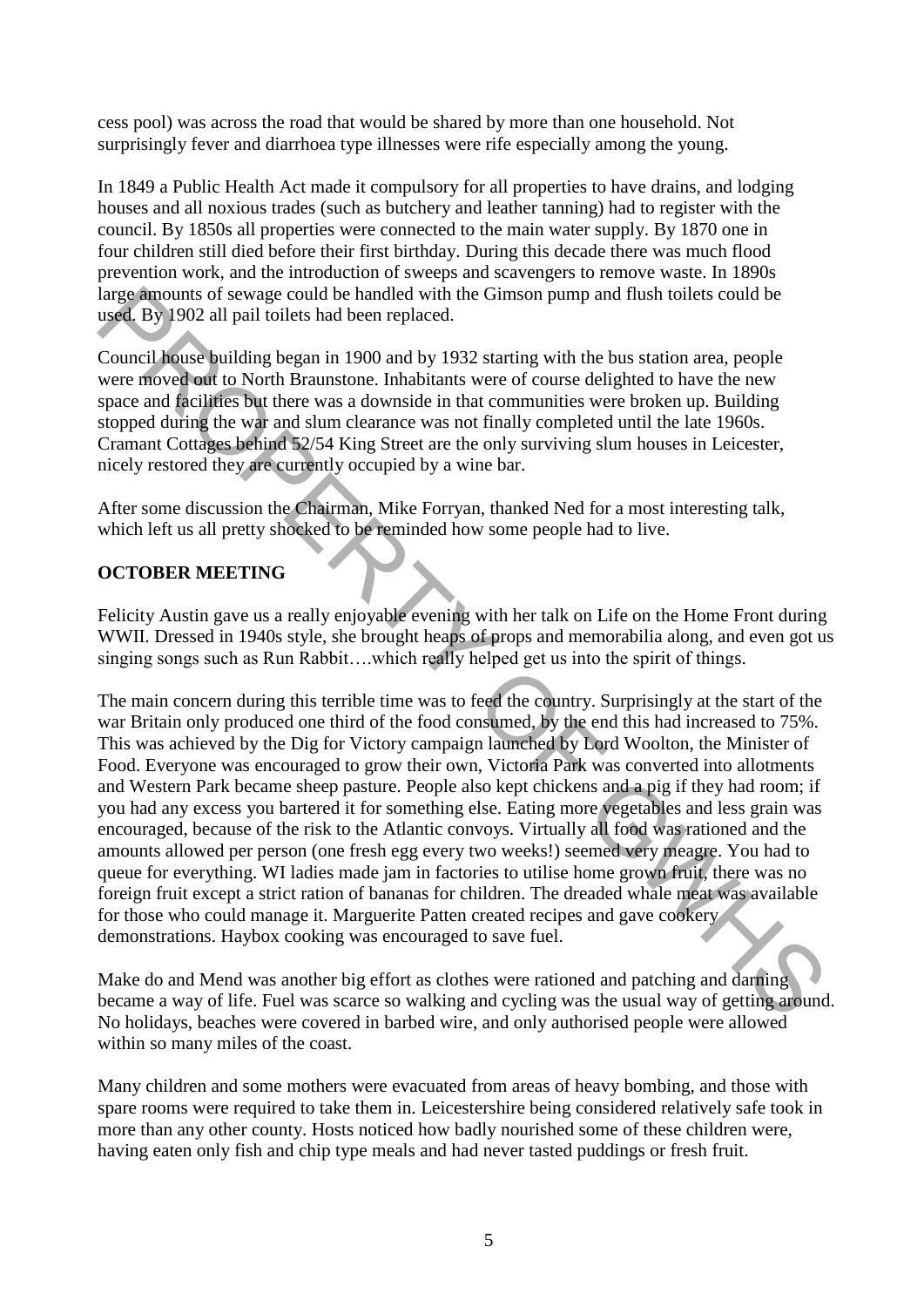Radio was vital for news and entertainment, programmes such as ITMA, Forces Radio, Glen Miller and his big band being ever popular.

After some questions and reminiscences from members, the Chairman, Mike Forryan, thanked Felicity very much for a very interesting talk.

**\* \* \* \* \* \* \* \* \* \* \* \* \* \* \* \* \* \* \* \* \* \* \* \* \* \* \* \* \* \* \* \* \* \* \* \* \* \* \* \* \* \* \* \* \* \* \* \* \* \*** 

#### **MYSTERY COACH TRIP**

On Wednesday  $11<sup>th</sup>$  July 2012 the society are organising another evening coach trip led by Duncan Lucas. This will leave from outside Age Concern, Paddock Street at 6.30p.m. We will follow a mystery route round the Leicestershire countryside with Duncan giving a commentary about the history, agriculture, buildings and people associated with the area, and a few anecdotes and jokes thrown in. We end up at a pub for approx. three quarters of an hour with time for a drink if you like and arrive back at Paddock Street 10.00p.m.-10.30p.m. Tickets cost £8 00 each and will be on sale at meetings from November. The trip is for friends and family as well as members, so do bring others along if you wish. They will be sold on a first come first served basis and on past experience sell out quite quickly. **EVALUATION**<br> **EVALUATION**<br> **EVALUATION**<br> **EVALUATION**<br> **EVALUATION**<br> **EVALUATION**<br> **EVALUATION**<br> **EVALUATION**<br> **EVALUATION**<br> **EVALUATION**<br> **EVALUATION**<br> **EVALUATION**<br> **EVALUATION**<br> **EVALUATION**<br> **EVALUATION**<br> **EVALUATION** 

# **SKITTLES EVENING**

**- - - - - - -** 

We have also arranged a skittles evening for Friday  $27<sup>th</sup>$  April 2012 at The Old Crown, Moat Street, 7.30p.m. This will include a hot pub buffet supper. Members of the Civic Society and Friends of the Framework Knitters Museum are also being invited. Tickets costs £7.50p.m. and again will be available at meetings.

#### **PHOTOGRAPHY PROJECT**

**- - - - - - -** 

This was mentioned in the last Bulletin and it has been decided to extend the dead line to the end of February 2012 in case more members wish to contribute. We are looking for photos of any feature of historical interest within the boundaries of Wigston and South Wigston. They should be outside and assessable to the public. Most of the notable building have already been recorded so perhaps concentrate on smaller properties or architectural features, street furniture, advertising signs, memorials or landscape features. Anything really which is old and interesting. Contributions, prints or on disc, should be given to Mike or Tricia with your name, location and date taken. A modest prize will be awarded for the photo judged to be the best, taking into account subject choice and quality of image.

#### - - - - - - -

#### **FAMILY HISTORY FAIR**

The Society was invited to take a stand at the Leicestershire & Rutland Family History Society Fair on 25<sup>th</sup> September at Age Concern, Paddock Street. It was decided to take advantage of this and Mike, Linda and Tricia duly set up stall. We took along a lap top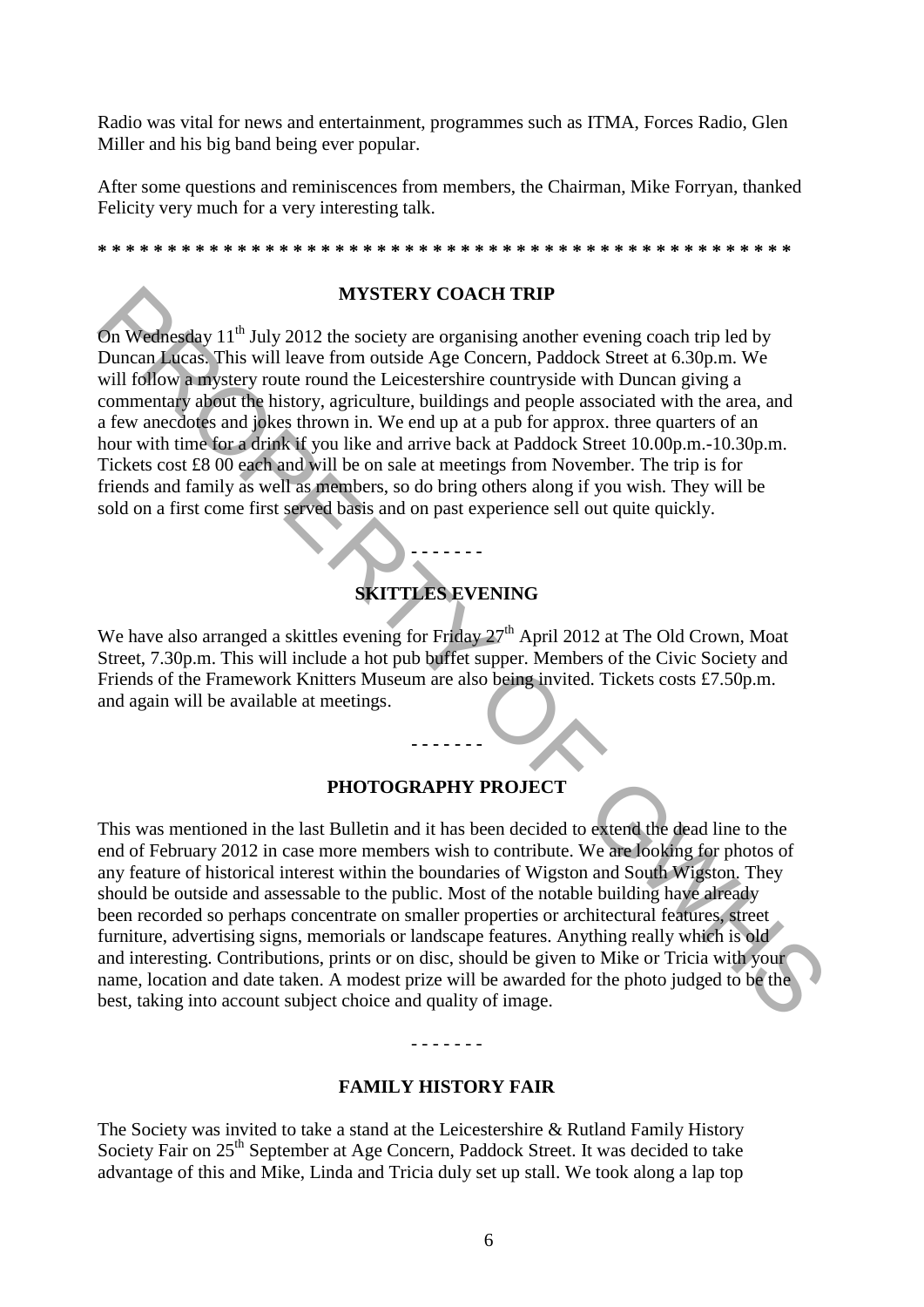showing continuously running old photographs of Wigston and some spare copies of the books that members have produced.

There were some interesting tables - The Record Office, Black Cat antiquarian books, Mark Bown with his early picture postcards, advice points where visitors could ask experts from the LRFHS for advice, FIBRIS the Friends in British India Society, stalls selling family history stationery and charts etc., and several other local history societies. There were also a couple of talks for visitors to attend if they wished.

It was very well attended, the car park opposite being full for most of the day. Radio Leicester did a series of live interviews, did anyone hear Mike? We thought it was a very successful day. We had a steady stream of visitors to our table and were able to chat and offer advice or take down details and look things up later. Also quite a number of local people expressed an interest in joining the Society so we may have gained a few new members….we shall see?

# **COMMITTEE MEMBERS**

- - - - - - -

Two members have recently joined the Committee. A warm welcome to Ann Cousins and Paul Knight, thank you for joining us. We do hope you get some pleasure and satisfaction from contributing towards the Society"s future. Two have also resigned, Edna Taylor after twenty five years has now stepped down for a very well earned retirement. We thank her so very much for her hard work and loyalty. Ruth Granger joined more recently but now feels other commitments make it difficult for her to continue. Many thanks to her too, for her past interest. Happily both Edna and Ruth are continuing as members. It was very well attended, the car park opposite being full for most of the day. Radio<br>
Leicester did serists of live interviews, did anyone hear Mike? We thought it was a very<br>
Leicester did seriste of live interviews, di

## **PROPOSED DIAMOND JUBILEE CELEBRATION IN 2012**

- - - - - - -

At September"s Committee meeting there was some discussion as to what the Society might do to celebrate this special event. Such ideas as a street party in Bell Street were mentioned, but rather ruled out due to the organisation required, inclement weather and people being away etc. Another suggestion is to create a collection of 60 photographs, one for each year of the Queen"s reign, featuring something that happened in Wigston. If anyone has any thoughts on this or any other ideas do please speak to a Committee member.

#### **RECORDING EQUIPMENT**

- - - - - - -

This equipment has now been purchased and we should be interested to hear any suggestions members may have on suitable subjects to be interviewed, or indeed anyone who would like to conduct such an interview. Our April speaker, Colin Hyde, is an expert on this and will be giving guidance on how to conduct an interview and how important it is to record oral history before it is too late.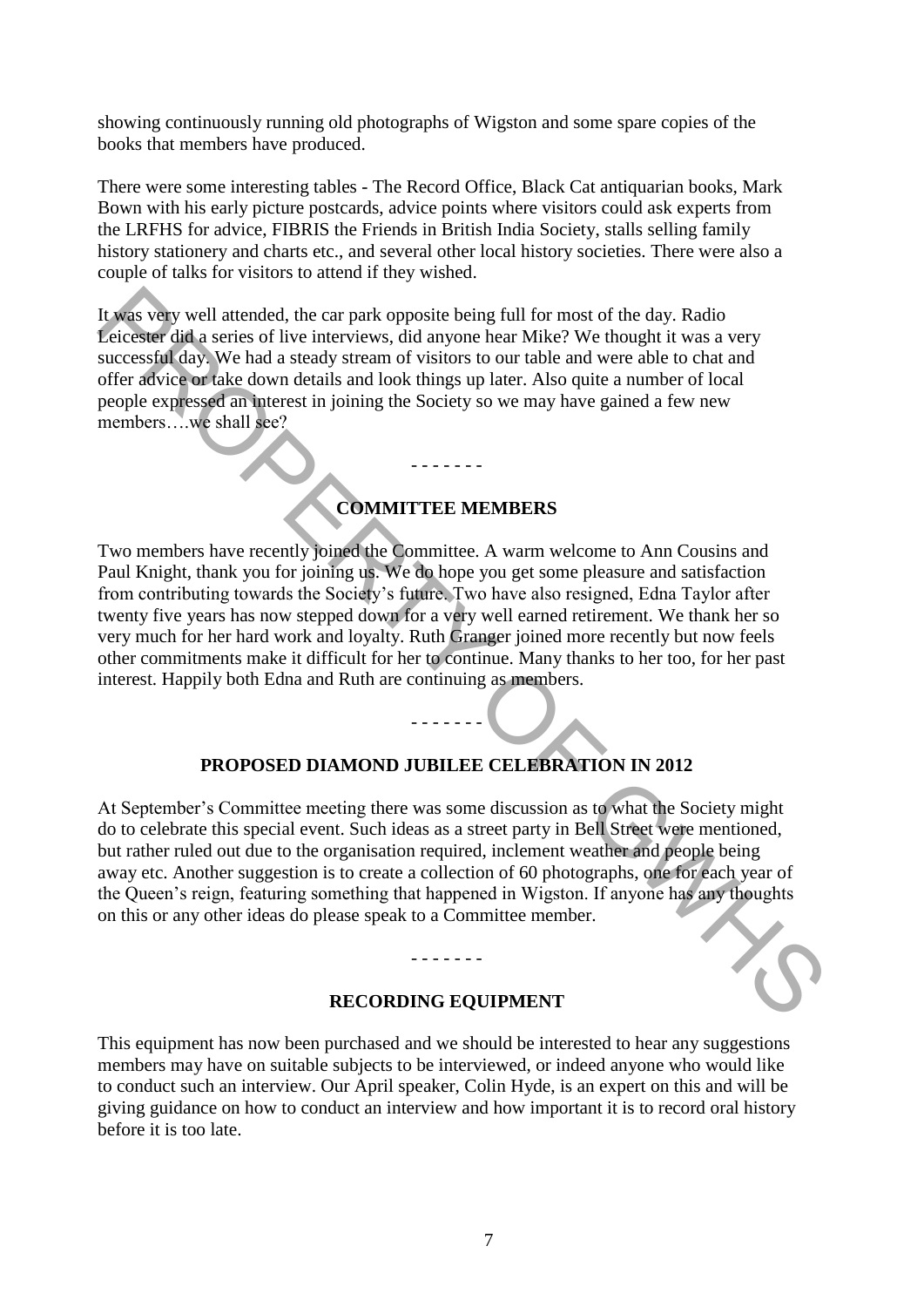## **EAST MIDLANDS IN BLOOM 2011**

For the last two years our member, Evelyn Brooker, has won first prize in the Oadby & Wigston Borough Council"s Pride of the Borough Floral Display Competition for the best front garden. This year she has won a gold award, one of only three that were awarded, for her front garden, as part of the Borough"s entry into the East Midlands in Bloom 2011. This is amazing news, with such a difficult dry summer too, very many congratulations!!

## **PUBLIC ART**

- - - - - - -

Members of Wigston Civic Society are working on a project to establish a piece of open air public art in Wigston Magna. The thinking behind the idea is that the feel of the town will be enhanced and that there will be a focal point that will attract the attention of residents and visitors, provide a talking point and be something that residents can identify themselves and Wigston Magna with.

These aims fit well with the overall aim of the Civic Society to make Wigston a better place in which to live and work.

There is, of course, already the well established "totem pole" in the Peace Memorial Park and the abstract sculpture in Oadby. There are also plans to erect a railway wheel in South Wigston. Other Districts in the County already have their own pieces of public art such as the "sock" in Loughborough, the lock gates near Market Harborough and several statues in Leicester City, notably: Thomas Cook, the Three Sportsman, the Sewing Lady and Ghandi as well as the New Walk shoe industry pieces. **PERION ART**<br> **PERION ART**<br>
Members of [W](mailto:cftowell@aol.com)igston Civic Society are vorbing on a project to establish a piece of open air public<br>
and this Wigston Magna. The thinking behind the idea is that the feel of the town will be chhar

As yet there are no firm ideas as to where the piece should be erected or what it should consist of but of course there are many possibilities. In the near future a consultation will take place involving appropriate local groups including the Historical Society and Framework Knitters Museum (Wigston local interest groups) and individuals.

It would have been a good idea to unveil the artwork during the Queen"s Jubilee year but this may be too short a time scale, especially as funding needs to be secured.

If you have ideas or wish to take part in the consultation please email Colin at cftowell@aol.com

#### - - - - - - -

# **OADBY AND WIGSTON CIVIC ORCHESTRA**

The Oadby and Wigston Civic Orchestra is now in its  $46<sup>th</sup>$  season. During the whole of that time its conductor has been Keith Smith who was brought up in Wigston and has led a distinguished musical career.

Initially the orchestra was subsidised by the local council (hence the name) but now, although it receives a grant from the Council, the main source of income is from ticket sales.

There are five concerts in the season which are usually held at Guthlaxton College although the next concert on Saturday 26 November at 7.30p.m. will be at St Thomas's Church, South Wigston.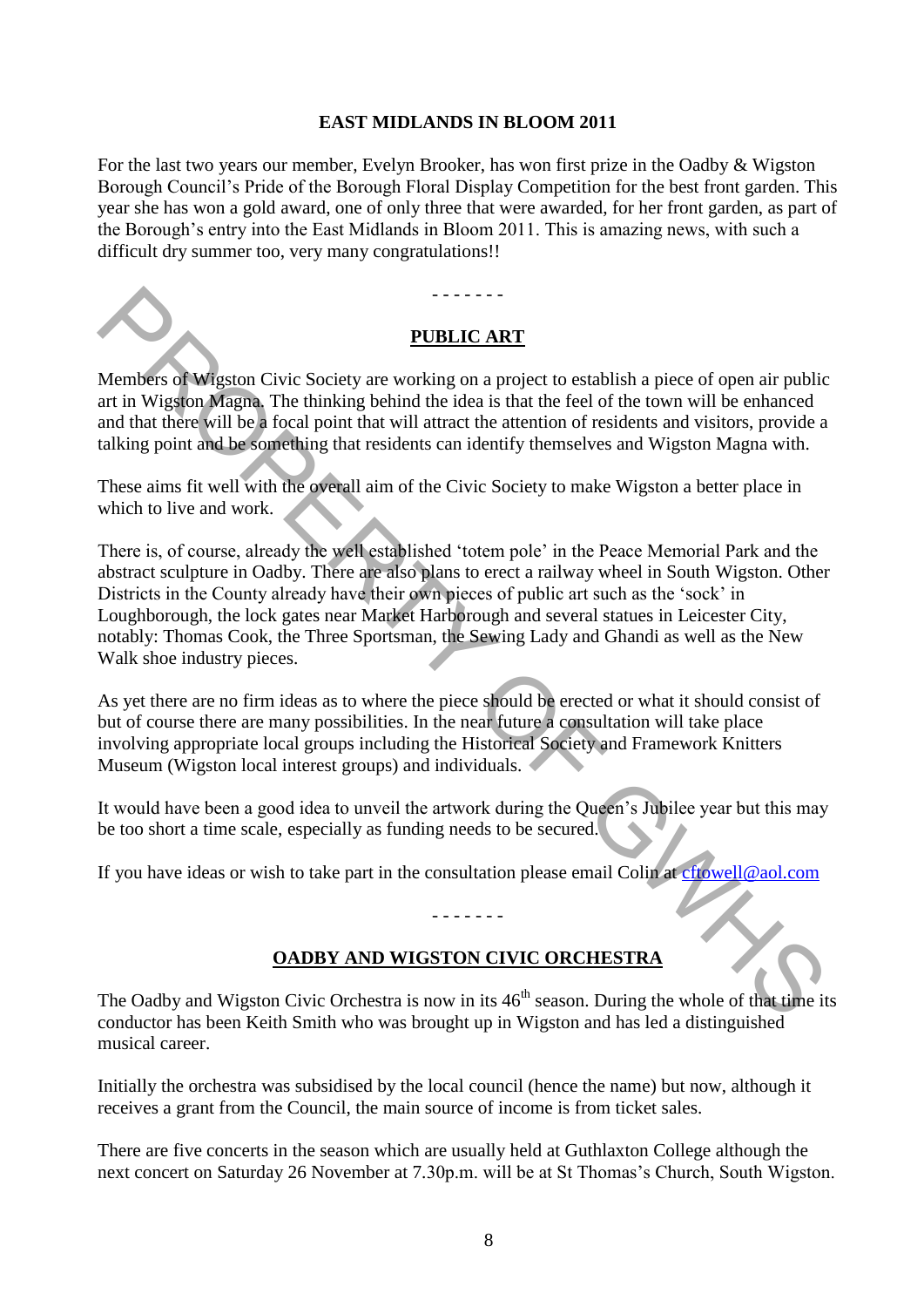You don"t have to be a classical music expert to enjoy the concert, no one will say anything if you clap in the wrong place, so why not try it, you may become a convert. And if its definitely not your scene, please tell your relations, friends and colleagues anyway, tickets are £10 (£8), parking is free and you don"t have to go into Leicester.

Please support your local orchestra.

Colin Towell \* \* \* \* \* \* \* \* \* \* \* \* \* \* \* \* \* \* \* \* \* \* \* \* \* \* \* \* \* \* \* \* \* \* \* \* \* \* \* \* \* \* \* \* \* \* \* \* \* \* \* \* \*

Peter Cousins has very kindly agreed to write a series of articles for the Bulletin on researching your family tree, and this is the first one. Peter is Chairman of Leicestershire and Rutland Family History Society, he is also the husband of our member Ann Cousins. Thank you Peter, this will be very helpful, we know of a number of members who would like to do this but are unsure how to go about it.

# **FIRST STEPS IN FAMILY HISTORY**

Researching your family history is like embarking on a fantastic journey - a journey on which you will sometimes be amazed and sometimes will be disappointed - but a journey that everyone should take, whatever your age. The journey will take you to places that you never knew existed, and will introduce you to many aspects of local and social history. As you add the "flesh to the bones" in your researches, you will find out how your ancestors lived and worked, and how they survived and coped with such things as wars, famine, and diseases and the many other hardships they had to endure. Colin Towel<br>
Year Coustines are well as well as well as well as well as well as well as the second that we are the second to the second the second that the second the second the second the second History Society, he is als

Many people think that in this "on-line" computer age we live in that all you need is a computer and the Internet and you can find out everything about your family history. True there is a lot of information out there that you can access, but it does not match up to doing the detective work yourself, and the thrill you get when you find that elusive record you have been searching to fill in a missing piece of the puzzle, and can actually see your ancestors" handwriting and signature.

Family history research, once you get started, can become addictive. You will probably put it aside for a while, but you will always go back to it and pick up where you left off.

## **So How Do You Start On This Journey Of Discovery?**

The first step is to compile everything you know about yourself, your parents, brother, sisters, cousins, and your grandparents. Record dates of birth, marriages, deaths, – everything you can find out. Get yourself a notebook and write down everything.

## **Ask The Family**

Next speak to your living relatives, especially the older ones like grandparents and aunt and uncles, and if you have them great grandparents and great uncles and aunts. The more relatives you can speak to the better. Write down or record everything that they tell you, however insignificant you may think it is as it may well fit in later, and always note "who told you what".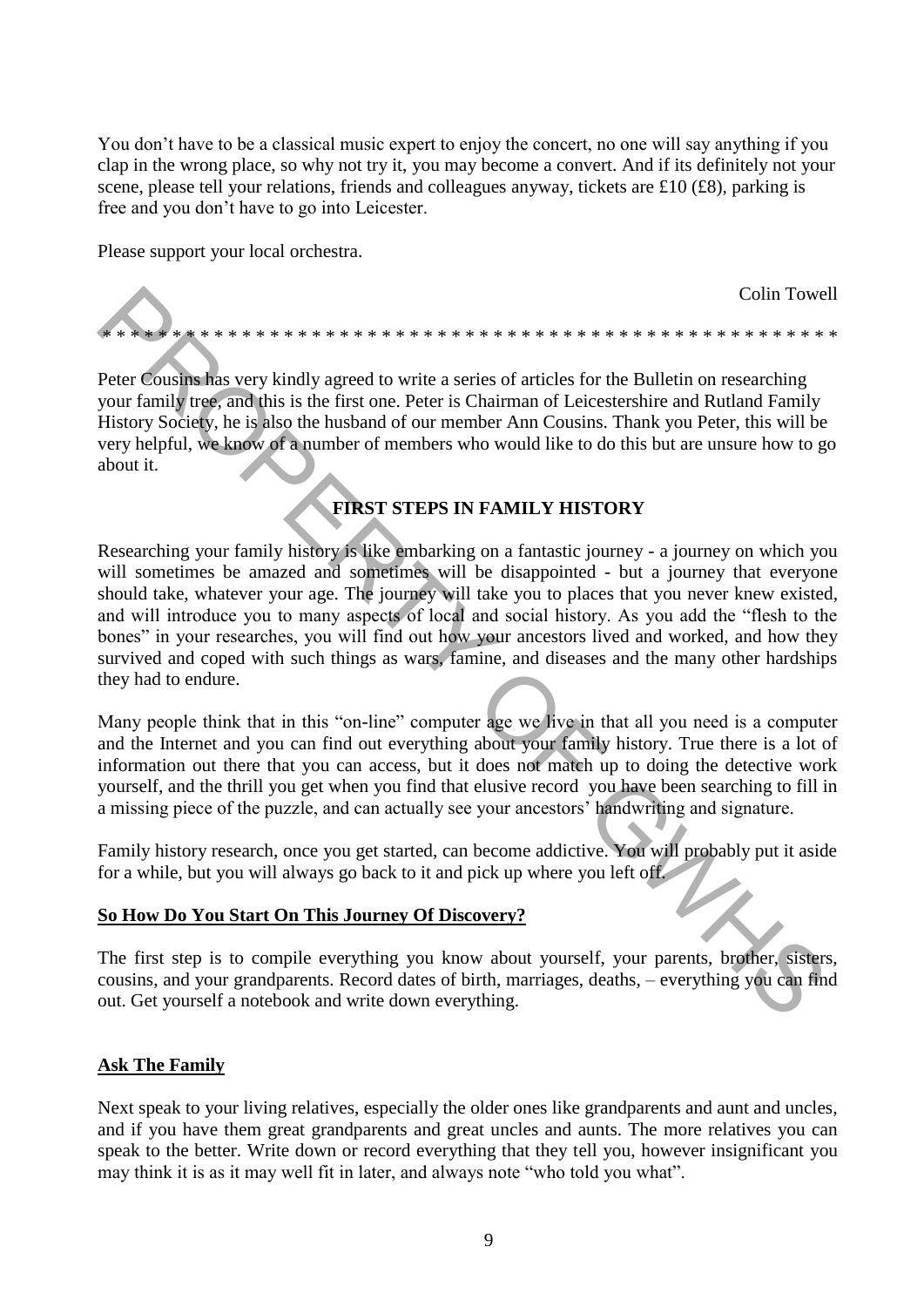Make yourself a family questionnaire form – ask the same questions of different relatives and cross-check their answers – they will vary as memories of family events will differ and fade with time.

Never discount any family tales or legends – they may turn out to be true! One lady was told when she was 8 that she was related to the famous Elephant Man which she dismissed as just a story. In her seventies she found out it was true!

When you have had time to digest everything you have been told, go back and see them again, you will be amazed to find that once you set the seed in their minds, especially your older relatives, they will start to remember all sorts of things they had long forgotten or put to the back of their minds. A story about their parents, a wartime memory, distant relatives you have never even heard of – it will all fit in somewhere.

## **Family Documents & Memorabilia.**

Search around your family members for any old documents, diaries, newspaper cuttings, letters (always noting the postmarks), birth, marriage or death certificates, school certificates, business records, wills, in fact anything which may be of use in your future researches. Particularly ask if they have any medals, especially for WW1, as you can glean details such as names, rank, serial numbers and regiments which will prove very useful to you later on.

Photographs are of particular value, especially family groups, as these can be dated fairly accurately by the clothes. Any photographs of men in military uniforms can glean lots of information as there are many reference books detailing uniforms, cap badges and medals. Many photographers used to stamp their name and addresses on the photograph, which will give you a valuable clue to the whereabouts of the family or person in the picture.

Family bibles, if they survive, can sometimes give several generations of family details which will get you off to a flying start, but remember that some details would have been entered from hearsay, and so may not be too accurate.

Wills can be a great source of family material. Many wills mention sons, daughters and grandchildren"s names, sometimes adding children you have not come across before. Inventories of the goods and chattels someone left and bequeathed are sometimes included – invaluable in learning how they lived and prospered – or how poor they were. You may have a family heirloom at home that you have always wondered about and where it came from - a will may well tell you. When you have had time to digest everything you have been told, go back and see them again, youll be smalled to find that once you set the seed in their unids, especially your older relatives will be smalled to find that

## **Has it been done before?**

Try to ascertain if anyone in the family has ever started on researching your ancestry. They may have started it years before and put it away and forgotten about it. Firstly it will save you time on your research, and secondly it may well rekindle their interest in restarting their researches. It is always good to check any information you do find just to make sure of the accuracy. Family history societies have archived family trees of some of their members which you should be able to consult as well. There are also some publications available detailing family names being researched.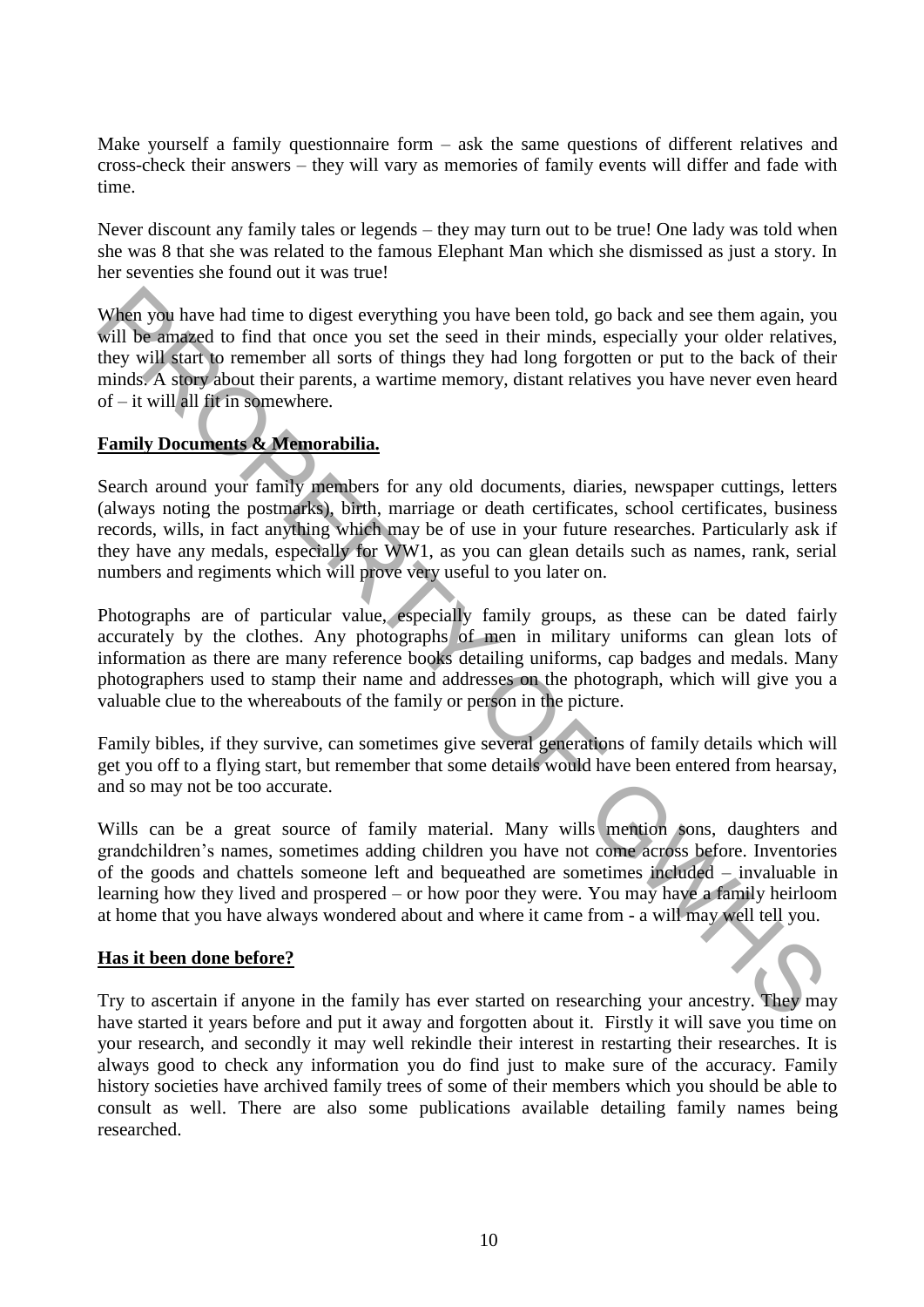### **Decide which direction you want to go?**

When you have gathered all the above information, you should decide what form your research will take. Whether you want to undertake a complete study of your ancestry, just follow your mother (maternal) or father"s (paternal) line, or a one name study on your own surname.

The choice is yours. Whichever path you take you will be just stepping out on the start of this amazing journey into your past to find out where you come from…..something that you should do for future generations of your family and for yourself now.

**Next Time ........................Births, Deaths, Marriages & Census Returns**  Peter Cousins \* \* \* \* \* \* \* \* \* \* \* \* \* \* \* \* \* \* \* \* \* \* \* \* \* \* \* \* \* \* \* \* \* \* \* \* \* \* \* \* \* \* \* \* \* \* \* \* \* \* \* \* \* For the example and the serves through the serves through the serves of the serves of the serves of the serves of the serves of the serves of the serves of the serves of the serves of the serves of the serves of the serves

# **WYGGESTON HOSPITAL 500th ANNIVERSARY**

In 2013 it will be 500 years since William Wigston/Wyggeston founded the Wyggeston Hospital and the Trustees of this remarkable charity are planning a number of ways to celebrate the significant milestone. One project is already underway with the purchase of some land just off the A5199 past Kilby turn, which is being planted with native broadleaf species of trees to create a wood.

William Wyggeston (1472-1536) was the eldest son of John Wyggeston, a merchant of Coventry and Leicester. John had two other sons, Thomas, who became a canon of the Collegiate Church of the Annunciation of the Virgin Mary in the Newarke, and Roger who was a merchant and landowner in Warwickshire and Leicestershire. There were also two daughters, Margaret and Agnes. The family has been described thus:-

*"The Wigston family, probably at one time natives of the village of that name, had for some generations lived in Leicester, actively engaged in the wool trade. Enterprising and industrious, they had amassed great wealth, and were esteemed and respected among the community on account of their useful services as citizens....."*

All three sons led very successful lives but William was undoubtedly the most important. He made a huge fortune exporting wool to Flemish weavers through the staple port of Calais which was then a British possession. He was four times appointed Mayor of Calais, three times Mayor of Leicester and in 1503/4 was elected parliamentary burgess for the Borough. He married twice, first to Isobel and then to Agnes, but had no children. Reaching middle age he established, in association with his brothers, three foundations in quick succession.

Firstly in 1511/12 a Chantry House in the Newarke, to accommodate and support two priests, who were, in succession for ever, to officiate at the altar of the Collegiate Church, and pray for his soul and look after his tomb after his death. This house still survives and is now part of the Newarke Houses Museum. It once displayed the Wyggeston Arms over the front entrance, but this has now been moved inside.

Secondly in 1512/13 a Chantry Chapel to our Lady, Saint Ursula and Saint Katherine inside the Collegiate Church in order that masses might be said for his soul.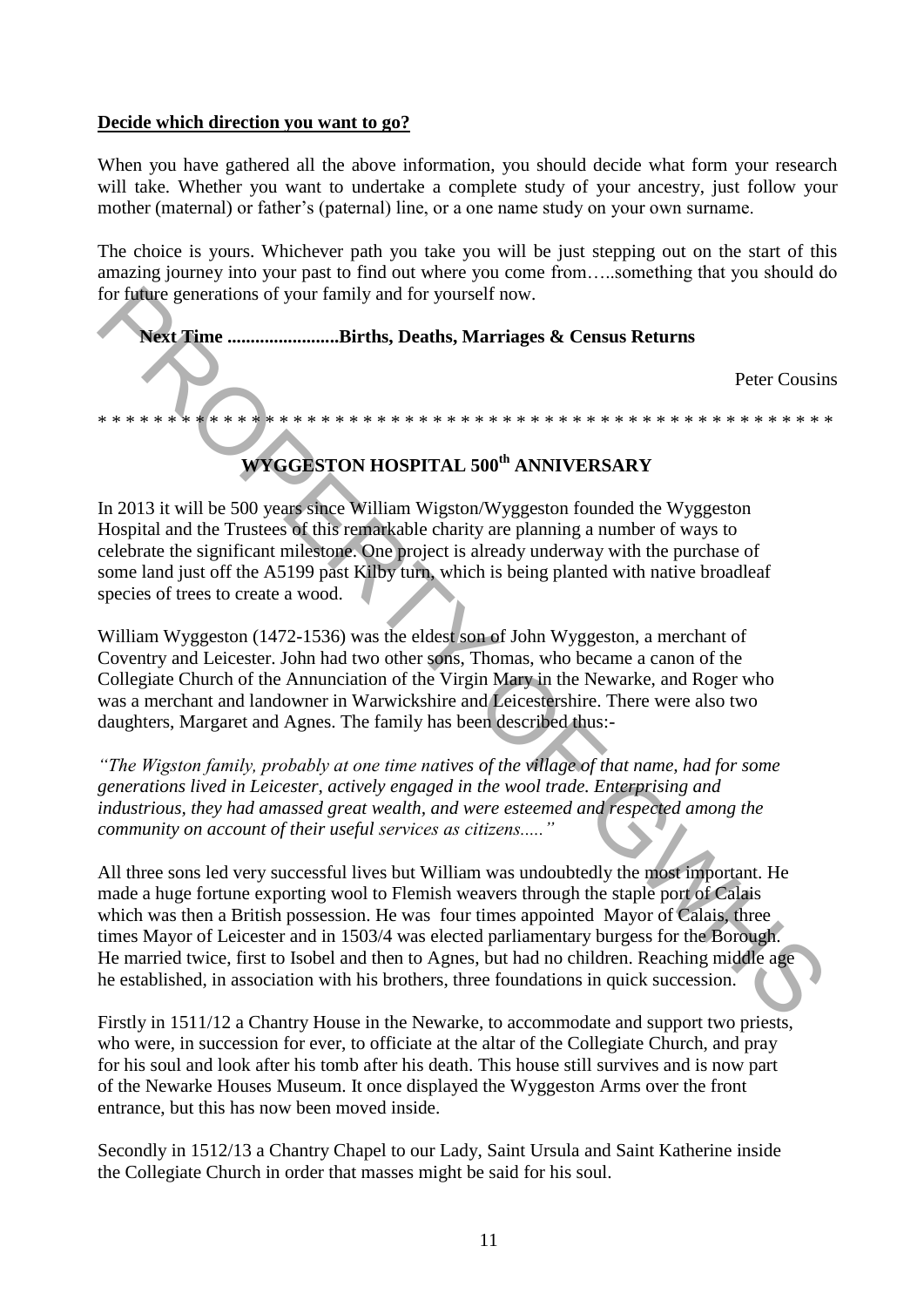Thirdly in 1513 the Wyggeston Hospital (the word hospital should be taken in its older meaning of hospitality) which was to house twelve poor men and twelve poor women who were over 60 years old and too disabled to live independently. The foundation deed states:-

*"considering and calling to mind that the flower of my youth is past in earthly employment and cares; and desiring to offer an evening sacrifice to the Most High…."*

Letters patent were obtained from Henry VIII on 13/6/1513 to carry out his charitable design and on 1/3/1519 various manors, lands and tenements were transferred to the hospital foundation to provide for its maintenance and the support of the residents, together with a master who had to be a clergyman, and a confrater (a second cleric). Statutes of the institution were confirmed by further letters patent on 30/9/1522. William drew up a code of regulations for the management of the hospital. The endowed property was situated mainly in Leicestershire but with some in other Midland counties too. It included several large farms and smaller areas of land and buildings in Wigston. Letter per obtained from Henry VIII on 13/6/1513 to carry out his chartacted per and<br>and on Pa<sup>2</sup>/1519 various manors, lands and nenements were transferred to the hospital<br>from and on Pa<sup>2</sup>/1519 various manors, lands and

The original hospital buildings were situated on the west of St. Martins (the Cathedral) churchyard. They were completed in 1520 and consisted of a great hall with beautifully furnished chapel dedicated to St. Ursula at the end. There was a separate almshouse for the residents and dwellings for the master and for the confrater. In letters patent in 1572 it was stated that the hospital should always be called Wyggeston"s Hospital, and that the Chancellor of the Duchy of Lancaster should appoint the master and be a visitor. The master was empowered to grant leases and manage the rents for the hospital.

By 1857 the buildings were considered beyond repair and the income was modest though the capital value of the endowment had increased hugely. The Court of Chancery ordered that the management should in future be vested in twenty trustees and also approved the sale of some of the estates, so that the money raised could be used to rebuild the hospital complex

Land was purchased at the junction of Hinckley Road and Fosse Road and new buildings and chapel, also dedicated to St. Ursula, were erected. The residents moved in 1869 and then had a decent sized living room and separate bedroom each, and the benefit of large kitchens, sculleries and bathrooms and spacious grounds for recreation. The old buildings were demolished in 1875 and a canopied stone niche enclosing two statues, the woodwork of the chapel porch and a carved oak pulpit were moved to St. Nicholas' Church.

The original foundation allowed for some educational use and this enabled some of the capital released in 1857 to be used to build Wyggeston Boys Grammar School and Wyggeston Girls' Grammar School. The boys' school was built on the site of the first hospital and when it later moved to University Road the original building continued to house various schools until being bought recently by the Cathedral for offices etc. The girls' school was built in Humberstone Gate and when that moved to Regent Road, their original building likewise continued in use as a school until it was acquired by the Leicestershire branch of Age U.K. These schools are now co-educational sixth form colleges named Wyggeston  $\&$ Queen Elizabeth I College and Regent College respectively. Wyggeston Hospital still makes an annual grant to the Wyggeston Schools Foundation which combined with other income makes grants to students at these colleges.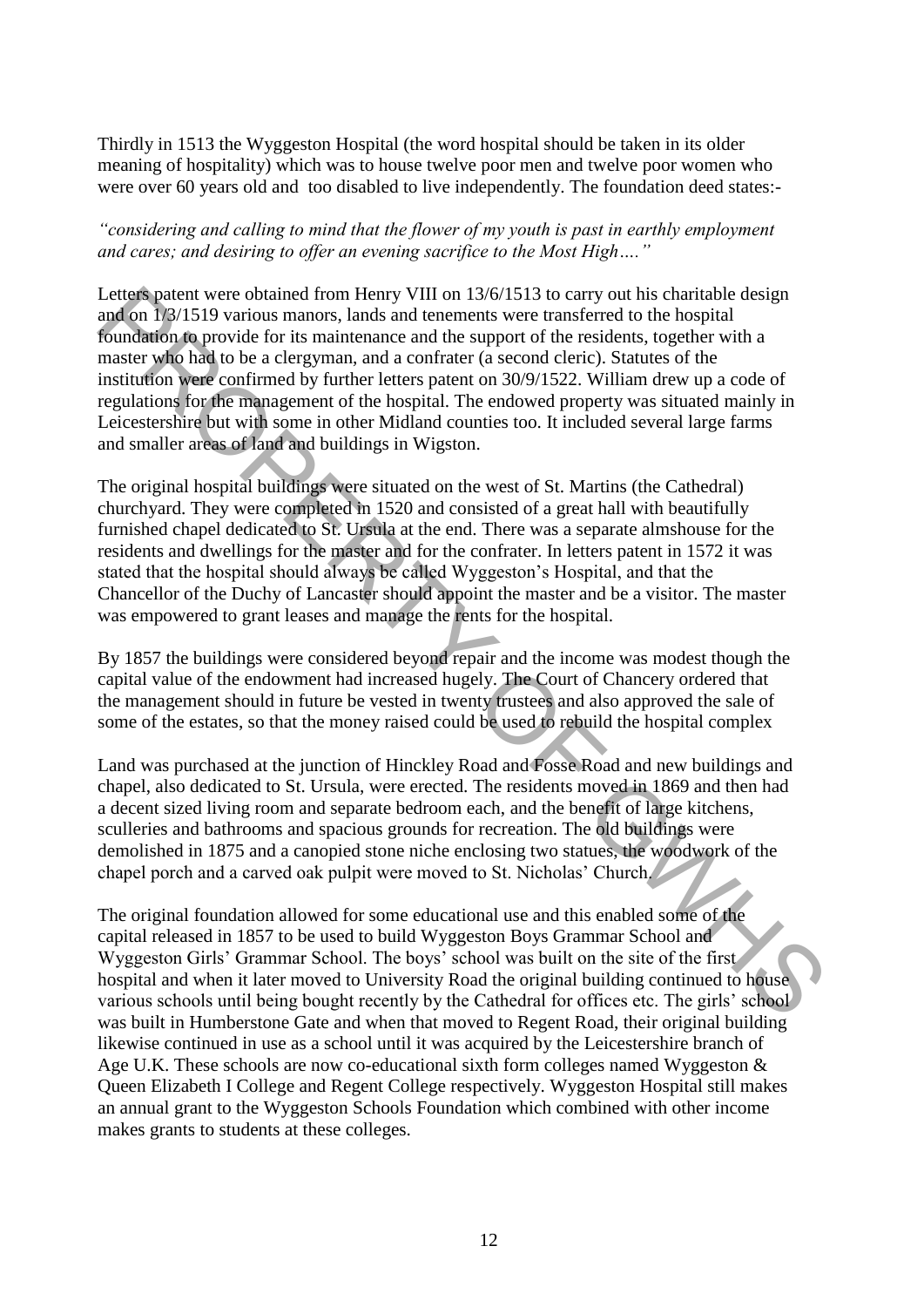When the 1869 accommodation became dated the present Hospital was erected in 1966 within the grounds. It consists of fifty four warden assisted flats suitable for married couples, and is named William House. In 1992 a residential home known as Agnes House was added for those who needed more care. The Duchy of Lancaster's connection remains strong. The Chancellor still appoints the master, the most senior member of staff, who is an Anglican clergyman who lives on site and looks after the residents' pastoral care.

William Wyggeston was buried in 1536 as he had wished within the Church of the Annunciation of the Virgin Mary in the Newarke but changes would soon occur. Because it was a Collegiate Church it suffered the same fate as the monastries and was destroyed under the Chantries Act of 1547. William"s tomb disappeared along with those of many other notable people. De Montfort University"s Hawthorne Building was erected on the site and some foundations of the old church still survive within its cellars.

Tricia Berry

Sources: *Glimpses of Ancient Leicester* (2<sup>nd</sup> Edition 1906) by Mrs. T. Fielding Johnson. *Modern Leicester* (1881). by Robert Read, jnr. *The Chapel of William Wyggeston's Hospital* Leics. A.H.S. Vol: XLVIII (1972/3) by Alice Hamilton & Alan Broadfield. *Discovering Leicester* (1991) by John W Banner. http://www.wyggestonhospital.org.uk/aboutus.htm http://www.duchyoflancaster.com/duties-of-the-duchy/further-key-appointments/wyggeston... Both viewed on 5/10/2011



This 1911 postcard photograph of Bull Head Street shows (right) the White House which survives on the corner of Kelmarsh Avenue and the farmhouse (centre) now demolished. Both were once Wyggeston Hospital properties. The thatched cottage on the left, also demolished, probably didn"t belong to the Hospital.